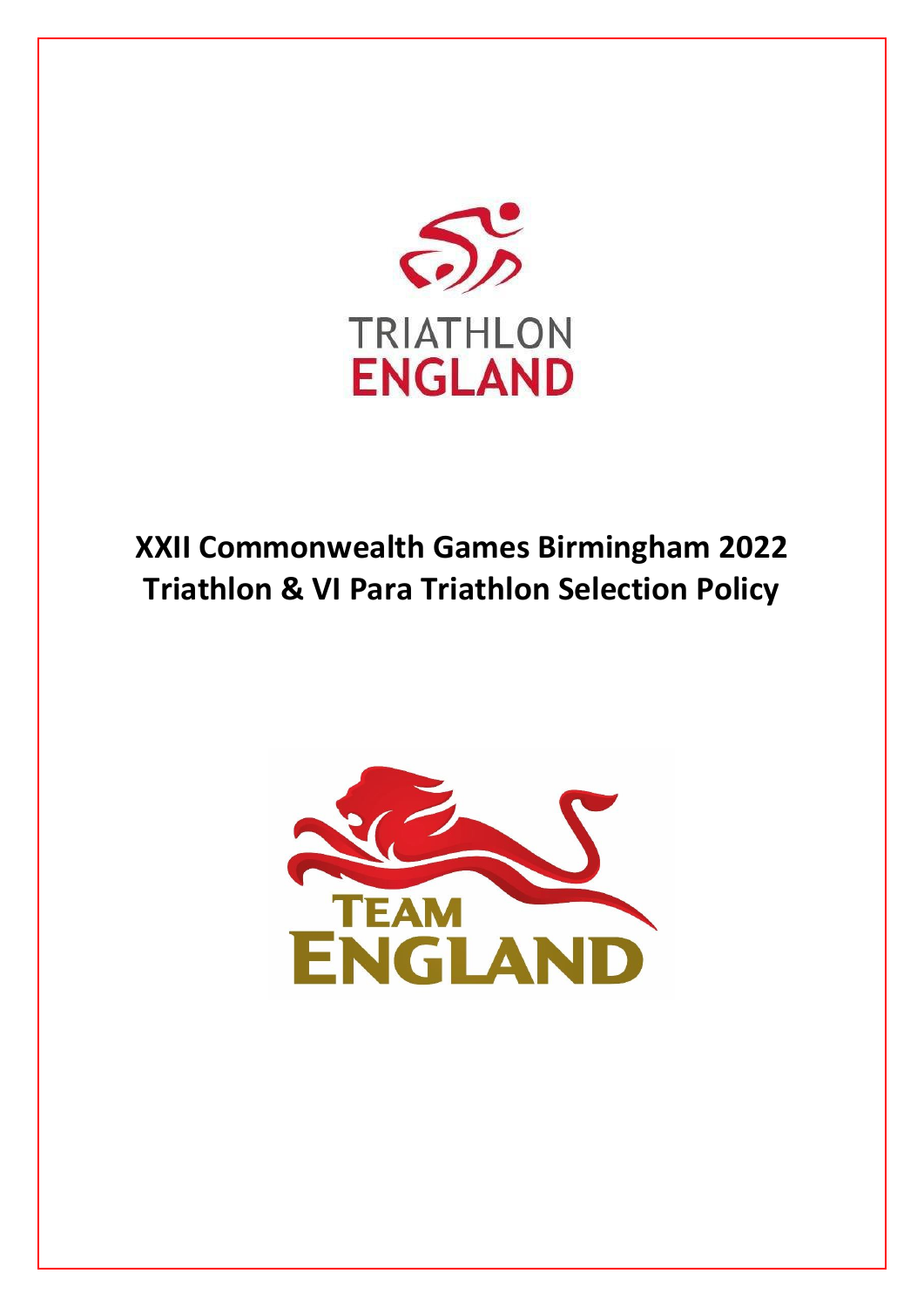## **INTRODUCTION**

This Selection Policy ("the Policy") outlines the process by which Triathlon England ("TE") will determine its nominations for Team England at the Birmingham Commonwealth Games ("the Games"). In all cases, selection by Triathlon England represents a nomination to Team England for their ratification and will be conditional on athletes and guides signing and adhering to the CGE Team Members' Agreement ("TMA"). The final decision regarding selection for the Games therefore lies with Team England.

Triathlon England intend to nominate athletes (and – where relevant - guides) to race in all events included in the Games programme, provided they demonstrate the ability to deliver against the following two key aims:

- **Primary aim:** to win medals at the Games in the individual men's and women's Triathlon races, the Mixed Relay, or the individual men's and women's Paratriathlon Visually Impaired races; OR
- **Secondary aim:** win medals at future Commonwealth Games.
- **Tertiary Aim:** to support the wider promotion of Paratriathlon within the Commonwealth Games movement

## **POLICY AMENDMENTS**

This Policy may be amended, and any amendment will be notified directly to all athletes on the Commonwealth Games England (CGE) long list and published on the Triathlon England website. Any such amendments will be kept to a minimum and will only be made where any unforeseen circumstance makes any provision of this Policy unworkable or ineffective to promote the aims of the Policy.

## **SECTION 1: ELIGIBILTY**

- 1.1 To be eligible for nomination, all athletes must satisfy the following:
	- a. Meet the Team England & World Triathlon (WT) eligibility requirements to compete for Team England at the Games (including holding a full British Passport valid until at least 31 December 2022);
	- b. Be a member in good standing (i.e. not subject to any form of sanction, suspension or ongoing disciplinary procedure) of Triathlon England and eligible to represent England in international championships under the rules of World Triathlon;
	- c. Not be serving a period of ineligibility as a result of an anti-doping rule violation; AND
	- d. In the case of Visually Impaired (VI) athletes under consideration, be internationally classified with either a 'Confirmed' sport-class status, or a 'Review'/'Fixed Review' sport-class status (with a review date after 31 August 2022.

## **SECTION 2: KEY DATES, TEAM ANNOUNCEMENT, TEAM PREPARATION AND SELECTION PANELS**

- 2.1 Triathlon athlete nominations will take place at the following selection meetings:
	- a. Selection Meeting 1: 'Early-stage' individual Triathlon nominations week commencing 8<sup>th</sup> November 2021: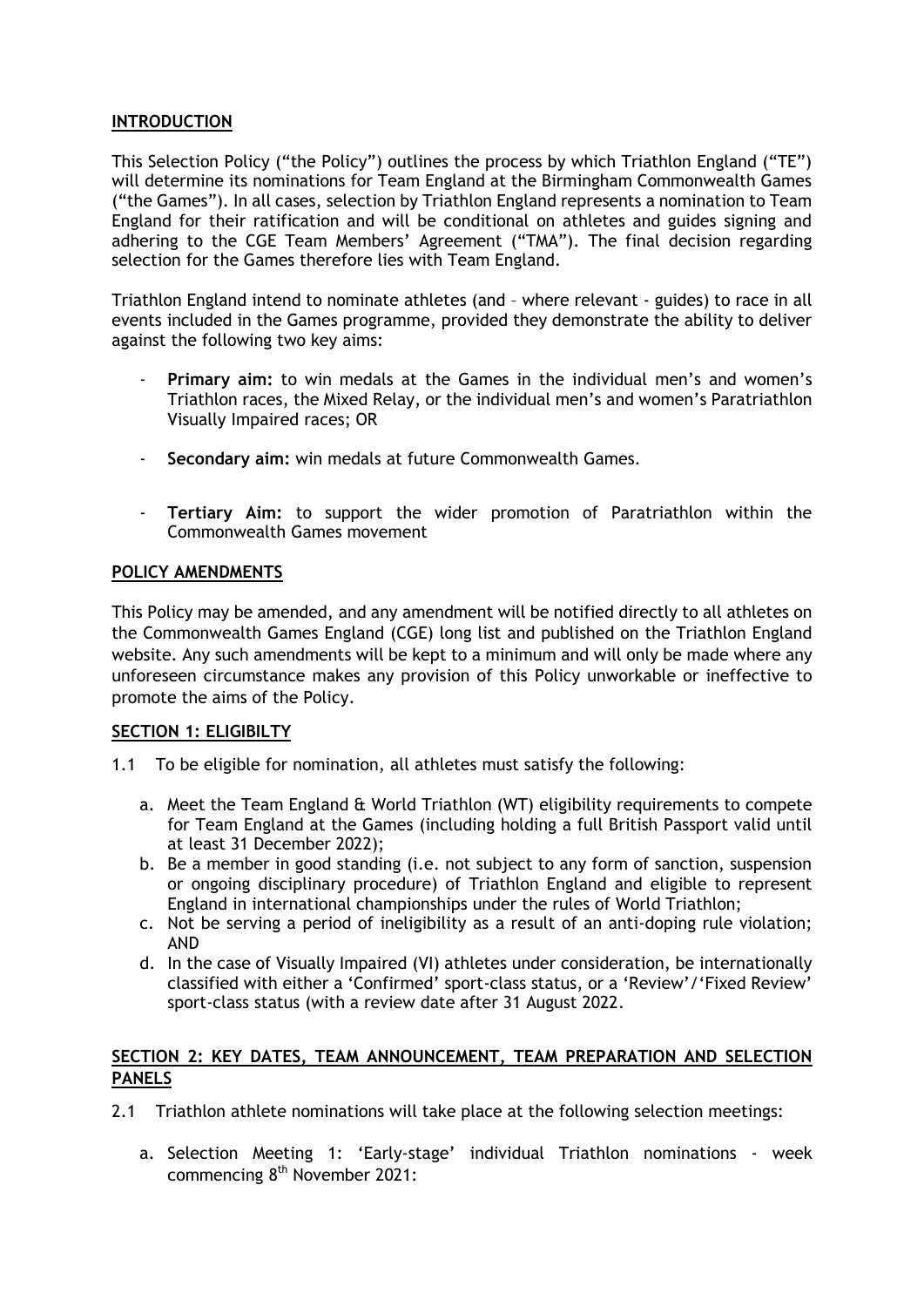- i. Automatic (phase 1) and discretionary (phase 2) nominations.
- ii. A maximum 2 male and 2 female athletes will be nominated via phase 1 and 2.
- iii. There will be no obligation that this maximum number of athletes will be nominated at this stage.
- b. Selection Meeting 2: 'Late-stage' individual Triathlon nominations week commencing 13<sup>th</sup> June 2022:
	- I. Automatic (phase 3) and discretionary (phase 4) nominations.
	- II. All remaining slots will be filled via phase 3 and 4.
- 2.2 Paratriathlon Visually Impaired athlete nominations will take place the latest the week commencing 4<sup>th</sup> April 2022:
	- i. The closing date for the qualification period for the Visually impaired athletes is the 28<sup>th</sup> March 2022. The Panel will look to convene the following week to nominate athletes to the Visually Impaired events.
- 2.3 Nomination decisions will be communicated to athletes in writing as soon as possible after each selection meeting.
- 2.4 The Team will then be announced in three separate announcements, one after each selection meeting – once:
	- I. all quota places have been confirmed;
	- II. any appeals processes have been completed;
- III. all athletes have signed the CGE TMA; AND
- IV. TE nominations have been ratified by CGE.
- 2.5 The 2022 Commonwealth Games Selection Panel ("the Panel") will comprise of the following members:
	- a. Voting:
		- i. CGE Triathlon Team Leader (Chair & casting vote);
		- ii. CGE Triathlon Team Head Coach x 2 AND
		- iii. BTF Performance Director -
	- b. Non-voting:
		- i. Commonwealth Games England representative;
		- ii. Note Taker & CGE Triathlon Team Operations Manager;
		- iii. Independent Observer Other Sport Representative or BAC;
		- iv. Triathlon England CEO;
		- v. Triathlon England legal representative; AND
		- vi. Triathlon England Communication department.

## **SECTION 3: SELECTION PROCESS FOR INDIVIDUAL TRIATHLON EVENTS & MIXED RELAY**

3.1 TE have secured 3 male and 3 female quota places for the Games. The Panel will nominate a team, using the process outlined below, to fill all quota places.

#### Selection meeting 1 (week commencing 8<sup>th</sup> November 2021):

## 3.2 **Phase 1– 'Early-stage' individual Triathlon automatic nominations:**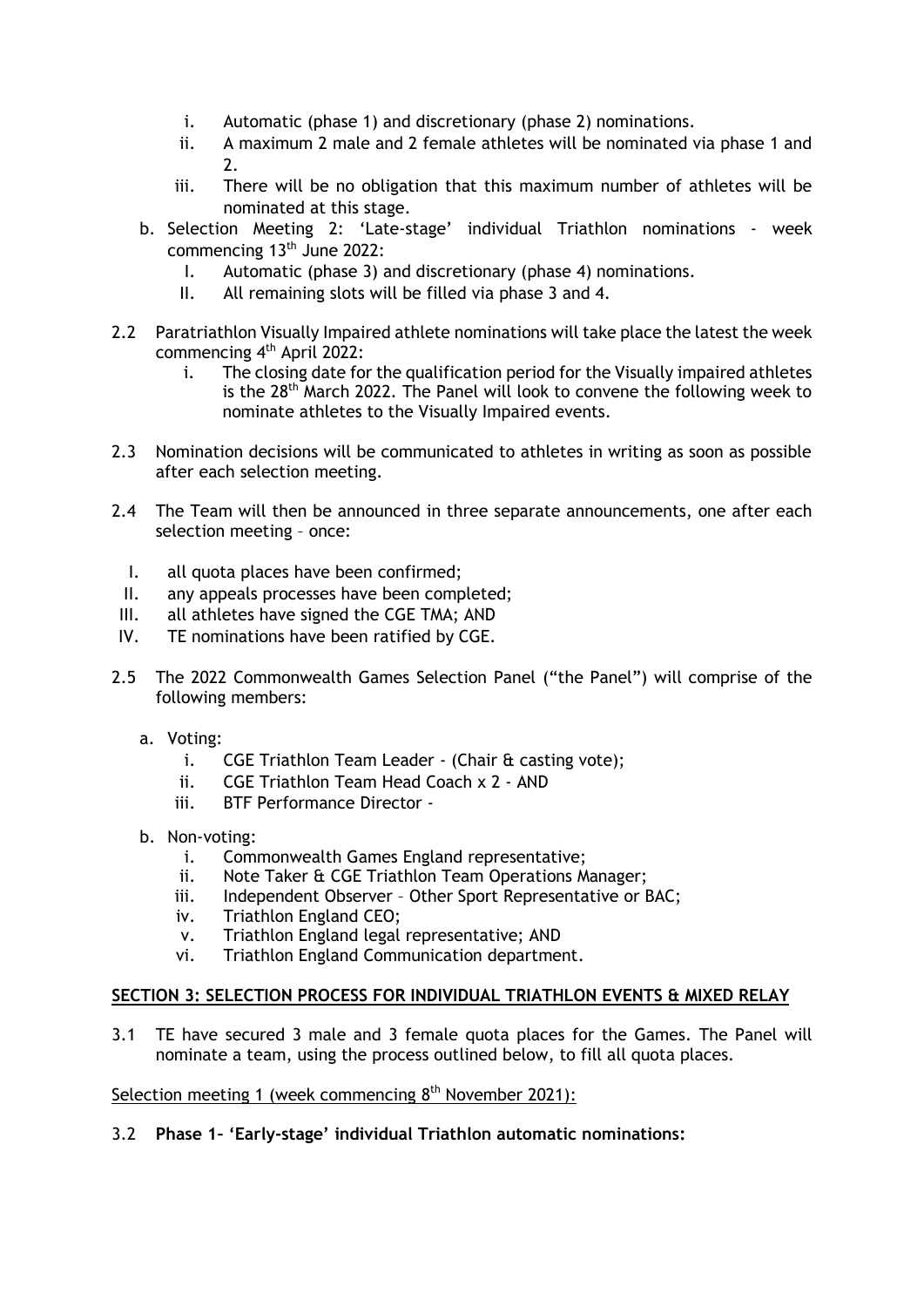- a. A maximum of 2 men and 2 women will be granted automatic nomination by the Panel should they:
	- i. Achieve a podium finish in either the men's or women's individual races at the 2020 Tokyo Olympic Games; **OR**
	- ii. Achieve a podium finish at the  $\overline{2021}$  World Triathlon Championship Series (WTCS) Abu Dhabi race **AND** a podium finish in at least one of the events outlined in the table below:

| Race                                                       | Date                                               | <b>Distance</b>            |
|------------------------------------------------------------|----------------------------------------------------|----------------------------|
| 2021 Yokohama WTCS                                         | 15 <sup>th</sup> May 2021                          | Standard                   |
| 2021 Leeds WTCS                                            | $5^{\text{th}}$ - 6 <sup>th</sup> June 2021        | Standard                   |
| 2021 WTCS Montreal                                         | $13^{th}$ - 15 <sup>th</sup> August 2021           | Super-Sprint<br>Eliminator |
| 2021 WTCS Grand Final (Edmonton)                           | $17^{\text{th}} - 22^{\text{nd}}$ August 2021      | Standard                   |
| 2021 WTCS Hamburg                                          | 18 <sup>th</sup> - 19 <sup>th</sup> September 2021 | Sprint                     |
| 2021 World Triathlon Sprint and   15th - 17th October 2021 |                                                    | Super-Sprint               |
| Relay Championships Bermuda                                |                                                    | Eliminator                 |

- b. If more than 2 men and/or 2 women satisfy the automatic criteria outlined above, then those athletes who achieved a podium finish at the Olympic Games will be nominated first (in the order in which they finished in Tokyo). Those who achieve a podium finish at the WTCS Abu Dhabi will be nominated next (in the order in which they finished in Abu Dhabi).
- 3.3 **Phase 2 – 'Early-stage' individual Triathlon discretionary nominations:**
	- a. Where a maximum of 2 men and 2 women have not satisfied automatic nomination criteria outlined above, the Panel may, at their absolute discretion, choose to nominate athletes that they believe are medal contenders for the Birmingham Commonwealth Games. They will consider athletes for discretionary nomination following the process outlined below:
		- i. In order for the Panel to consider whether athletes have medal potential they must have, as a minimum, achieved a top 8 finish at any 2021 World Triathlon Championships Series event OR at the 2020 Tokyo Olympic Games;
		- ii. For athletes who achieve 3.3(a.i) above, the Panel will then evaluate the following to determine if they are medal contenders for the Games:
			- 1. The finishing position, quality of field, course profile (specifically, how comparable the course was with Birmingham), environmental conditions and race-tactics of the races outlined at 3.3(a.i) above;
			- 2. Current trends in race tactics and dynamics;
			- 3. Current form/fitness; AND
			- 4. Previous major championships results.

#### Selection meeting 2 (week commencing 13<sup>th</sup> June 2022):

- 3.4 Phase 3 'Late-stage' individual Triathlon automatic nominations:
	- a) Achieve an individual podium finish in either the men's or women's individual race at the 2022 World Triathlon Championships Series Leeds (11th / 12th June 2022) **AND** a podium finish in at least one of the following two 2022 events:
	- I. 2022 World Triathlon Championships Series Yokohama ( $14<sup>th</sup>$  /  $15<sup>th</sup>$  May 2022)
	- II. 2022 World Triathlon Cup Arzachena  $(28<sup>th</sup> / 29<sup>th</sup>$  May 2022)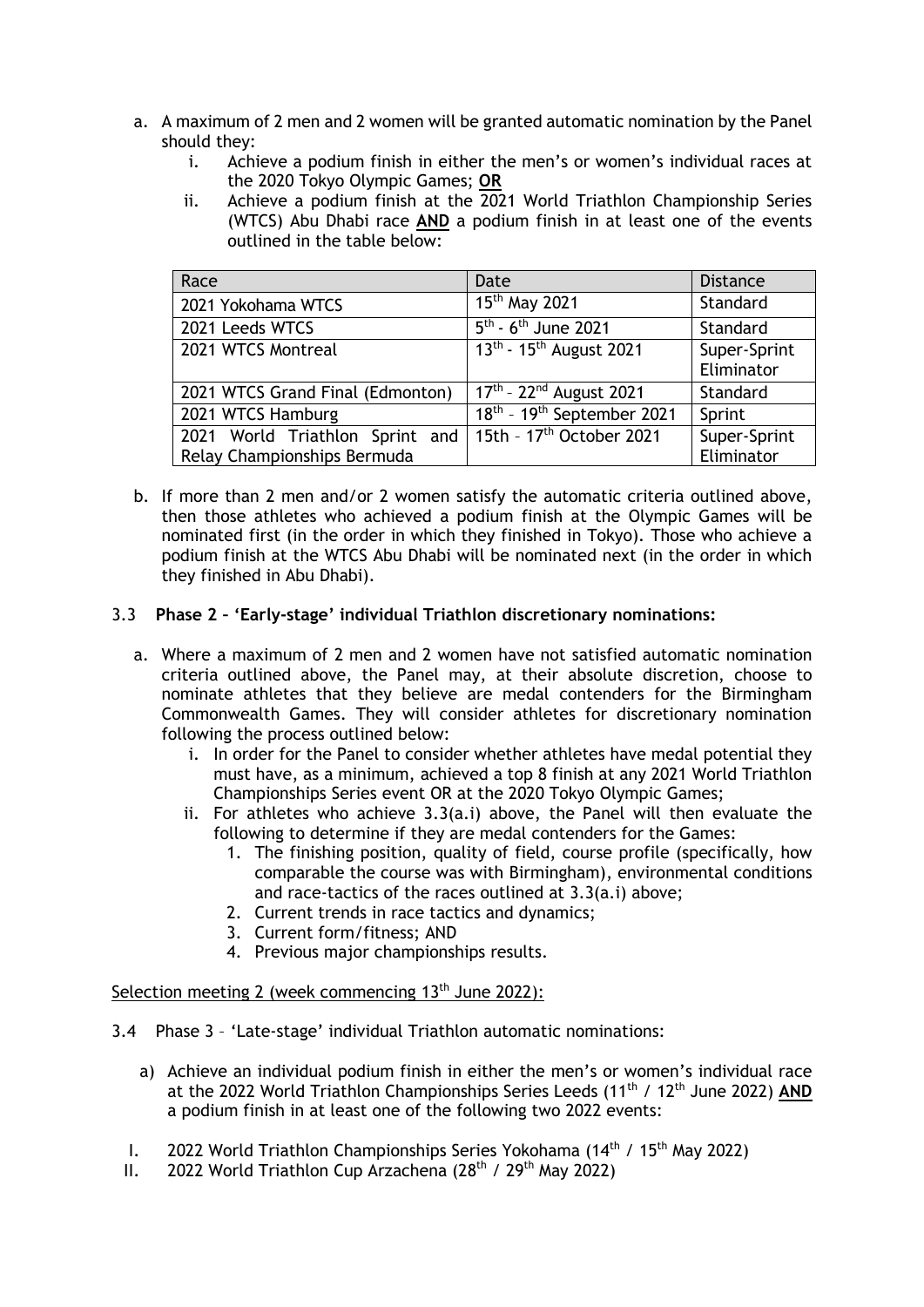- b) If more men or women satisfy the automatic criteria outlined above than there are quota places available, then the podium results at the WTCS Leeds will be prioritised.
- c) The above automatic nominations will not apply if, in the opinion of the Panel, the results of any one of the 3 listed events are significantly impacted by:
- I. a large-scale racing incident (such as a crash); OR
- II. environmental conditions/exceptional circumstances which result in substantial alteration to the race format.
- 3.5 Phase 4 **'Late-stage' individual Triathlon discretionary nominations:**
	- a. Where quota places remain, the Panel will use the following discretionary criteria to fill remaining places (in priority order):
		- i. Current medal contenders; then
		- ii. Relay specific athletes who can contribute to a medal winning Mixed Relay team; then
		- iii. Future Commonwealth Games medal contenders; then
		- iv. If there is no clear evidence that there are athletes who demonstrate one of the above criteria, the Panel may consider selecting an athlete to perform a Pilot role in order to best maximise the team's opportunity to deliver individual medal winning performances.
	- b. In determining whether athletes satisfy any of the discretionary criteria above, the Panel will consider a range of performance factors that include, but are not limited to, the following:
		- i. All 2021 and 2022 race results taking into account finishing position, quality of field, course profile (specifically, how comparable the course was with Birmingham), environmental conditions and race-tactics in the relevant events;
		- ii. Current trends in race tactics and dynamics (where relevant for both individual and relay);
		- iii. Current form/fitness; AND
		- iv. Previous major championships results.
- 3.6 Selection of the Mixed Relay team
	- a. Only those athletes who are selected for the individual races will be eligible for nomination to the Mixed Relay team. The final selection of the team of four athletes to compete in the Mixed Relay will be made by the Head Coaches and the Team Leader, who may consult other members of the Games-time Coaching and Medical Team, as well as any independent coaching representative from outside the Games time environment. This decision will be made following completion of the individual events in Birmingham, taking into account the impact of the individual male/female events on the available athletes' form/fitness, as well as the specific technical requirements of the Mixed Relay event. As such, the selection for the Mixed Relay team is entirely discretionary and not subject to appeals provisions outlined at Section 7 of this Policy.
- 3.7 Selection of reserves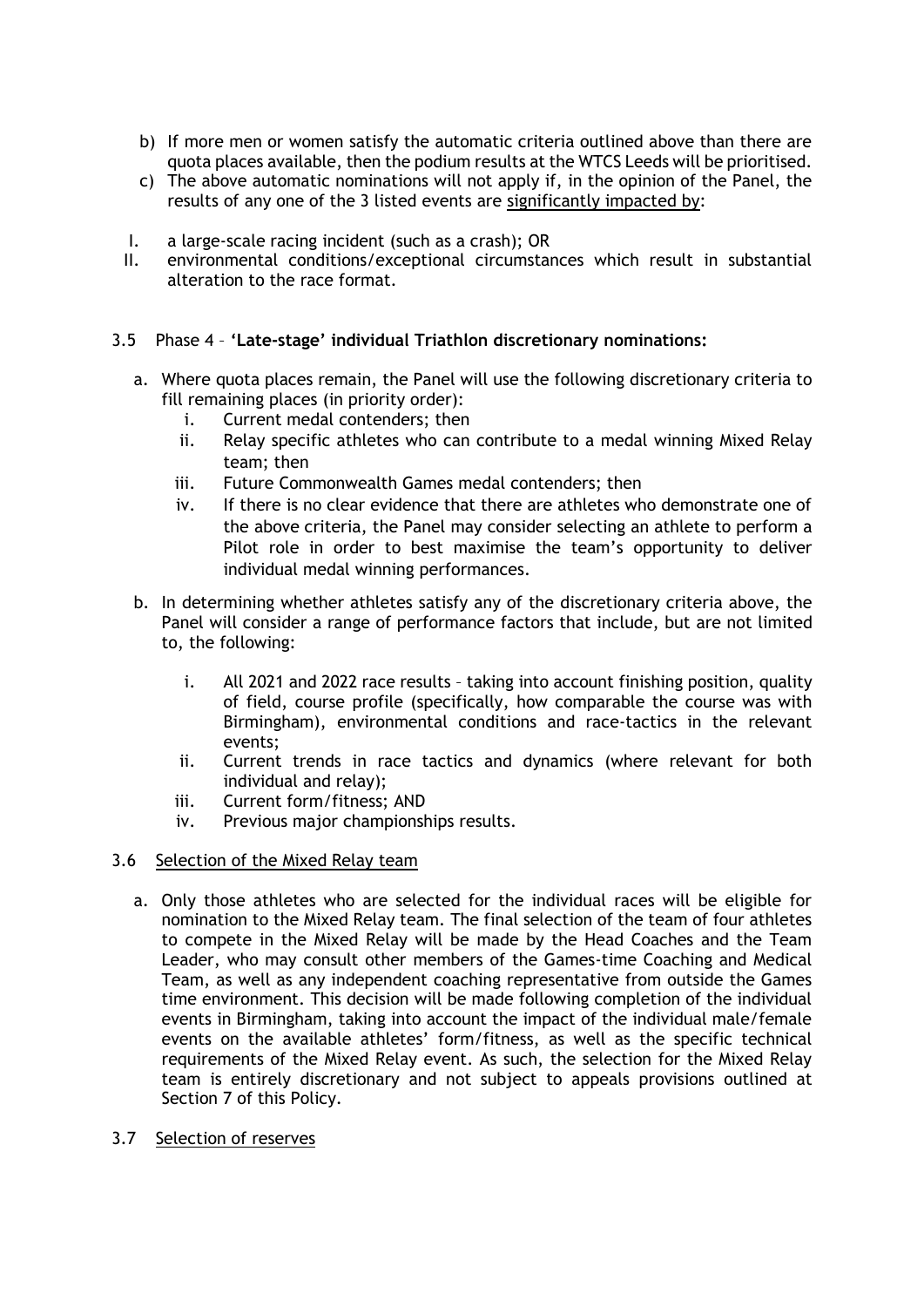- a. As and when maximum quota places are filled, the Panel may select reserve athletes (with the number being at the Panel's absolute discretion).
- b. Reserves who satisfy the automatic criteria at 3.4 above (but for whom they are no remaining quota places available) will be nominated first. Where reserve slots are still available, the Panel will then use the process outlined at 3.5 above.
- c. Reserve athletes must ensure that they are available to be present in Birmingham with the nominated athletes in the case that they are required to be moved onto the start line at late notice (subject to any CWG Late Athlete Replacement Policy in place at the time).

# **SECTION 4: SELECTION PROCESS FOR PARATRIATHLON VISUALLY IMPAIRED EVENTS**

- 4.1 A maximum of 3 male and 3 female Visually Impaired athletes will be nominated.
- 4.2 Only those athletes who (in accordance with the Commonwealth Games Federation's Policy) are ranked in the top 9 of the World Rankings - when only considering Commonwealth Nations and who do not exceed a maximum of 3 athletes per home nation - may be considered for a place on the team.
- 4.3 As of the qualification period closing date of the 28<sup>th</sup> March 2022, ONLY the 3 athletes highest ranked and inside the top nine of the World Rankings will be eligible for selection. Therefore, unlike other major games processes, the Panel must consider the 3 SPECIFIC athletes who are ranked highest and cannot choose to offer the place to a lower ranked athlete. Therefore, when considering any eligible athletes, the Panel will utilise both an automatic and discretionary selection route to ratify that these athletes have met a sufficient performance standard in order to satisfy the objectives of this Policy.

# 4.4 **Phase 1 - Paratriathlon Visually Impaired automatic nominations:**

- a. Eligible athletes will be automatically nominated to the team if they achieve a podium finish in at least 2 of the following 2021 race opportunities:
	- i. 2020 Tokyo Paralympic Games;
	- ii. 2021 Paratriathlon World Championships Milan; OR
	- iii. Any 2021 or 2022 World Paratriathlon Series races.

# 4.5 **Phase 2 - Paratriathlon Visually Impaired discretionary nominations:**

- a. Where places remain, the Panel will only nominate eligible athletes who based on their assessment of all 2021 and 2022 race results – demonstrate the ability to deliver a medal winning performance at the Games. In doing so, the Panel will take into account finishing position, quality of field, course profile (specifically, how comparable the course was with Birmingham) and environmental conditions in the relevant events;
- b. The Panel will also take into account eligible athletes' age and stage in the sport and their progression profile (utilising any available training and racing data and relevant What it Takes to Win models).
- d) Where an athlete does not meet the existing automatic or discretionary criteria laid out above, a third placed athlete can be considered if the Panel feels, at its absolute discretion, that:
	- I. The athlete will enhance the overall quality of the field;
	- II. An additional athlete will assist the CGF's aim fielding a full field; AND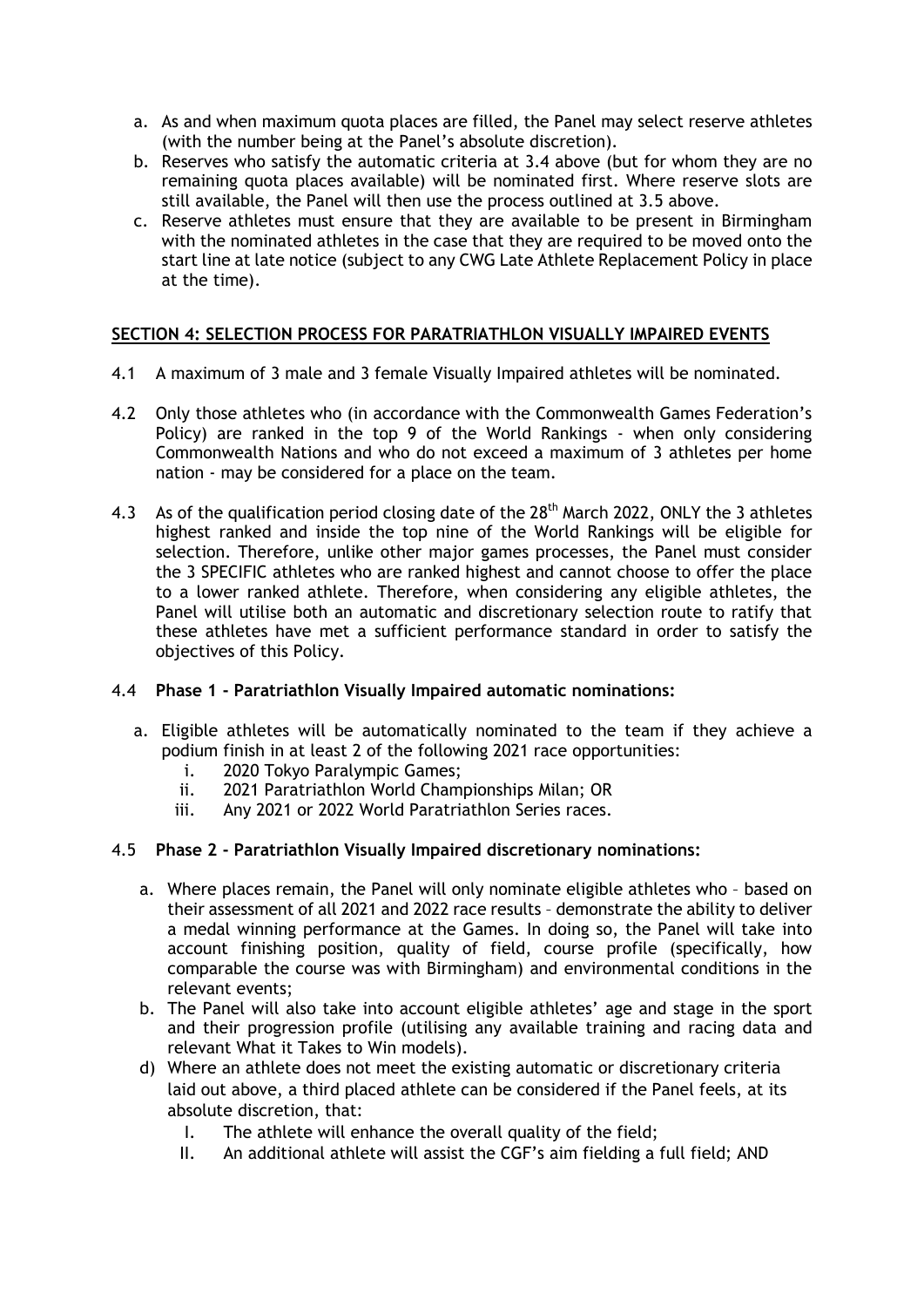III. The addition of a named athlete is appropriate to their age and developmental stage.

## 4.6 **Impact of non-nomination:**

- a. If the Panel chooses not to nominate either or both of the top 2 ranked English athletes via the automatic or discretionary processes outlined above their place(s) will be automatically offered to the next athlete in the rankings (subject to appeals – see 4.6.b below), regardless of nation (so long as their National CWG federation does not already exceed 2 athletes).
- b. Should the next athlete in the rankings be English, the Panel will then consider them for nomination based on the criteria outlined at Phase 2 (paragraph 4.5) above.
- c. Any decision not to nominate either of the top 2 ranked English athletes will be communicated to the affected athletes immediately after the selection meeting and PRIOR to informing World Triathlon. This is to ensure that appeals processes can be completed before World Triathlon then offer places to the National Federations of the next eligible athlete(s) on the World Rankings.

## 4.7 **Phase 3 – Paratriathlon Visually Impaired Bipartite Invitations**

- a. Bipartite invitations are a method by which Commonwealth Games Federations may attain additional places for named athletes in the Visually Impaired sport-class at the Games.
- b. Such invitations are offered by the CGF following consultation with World Triathlon. Team England may submit requests to the World Triathlon for Bipartite nominations, but the final decision as to whether to extend any invitations rests solely with the CGF.
- c. The Panel will therefore consider submitting a request to CGE, and subsequently to World Triathlon, for Bipartite invitations where:
	- i. a newly identified athlete possessing a steeply rising profile (indicating realistic medal potential for Paris 2024 or beyond) has been unable to gain a place through the quota system; OR
	- ii. a realistic Birmingham 2022 medal potential athlete has been unable to secure a place due to injury, illness or any other exceptional circumstances.

## 4.8 **Guide/reserve guide nominations:**

- a. The Panel intend to nominate guides at the same selection meeting as the Visually Impaired athletes that they support, giving pairings the best opportunity to prepare. However, if for any reasons, the Panel deems that this is not possible, they retain the discretion to delay nominating guides into the individual Triathlon second selection meeting the week commencing  $13<sup>th</sup>$  June.
- b. The primary factor in nominating a guide will be their ability to support the Visually Impaired athlete to produce the best possible performance at the Games. To determine this, the Panel will consider the following racing and training performance and team dynamics criteria:
	- i. ability to guide the athlete to deliver maximum swim performance;
	- ii. ability to support best possible tandem delivery between guide and athlete;
	- iii. ability to guide the athlete to deliver maximum run performance;
	- iv. their ability to manage positively the pressures of a major home games
	- v. their ability to create an environment that best prepares the Visually Impaired athlete for a medal winning performance at the Games; AND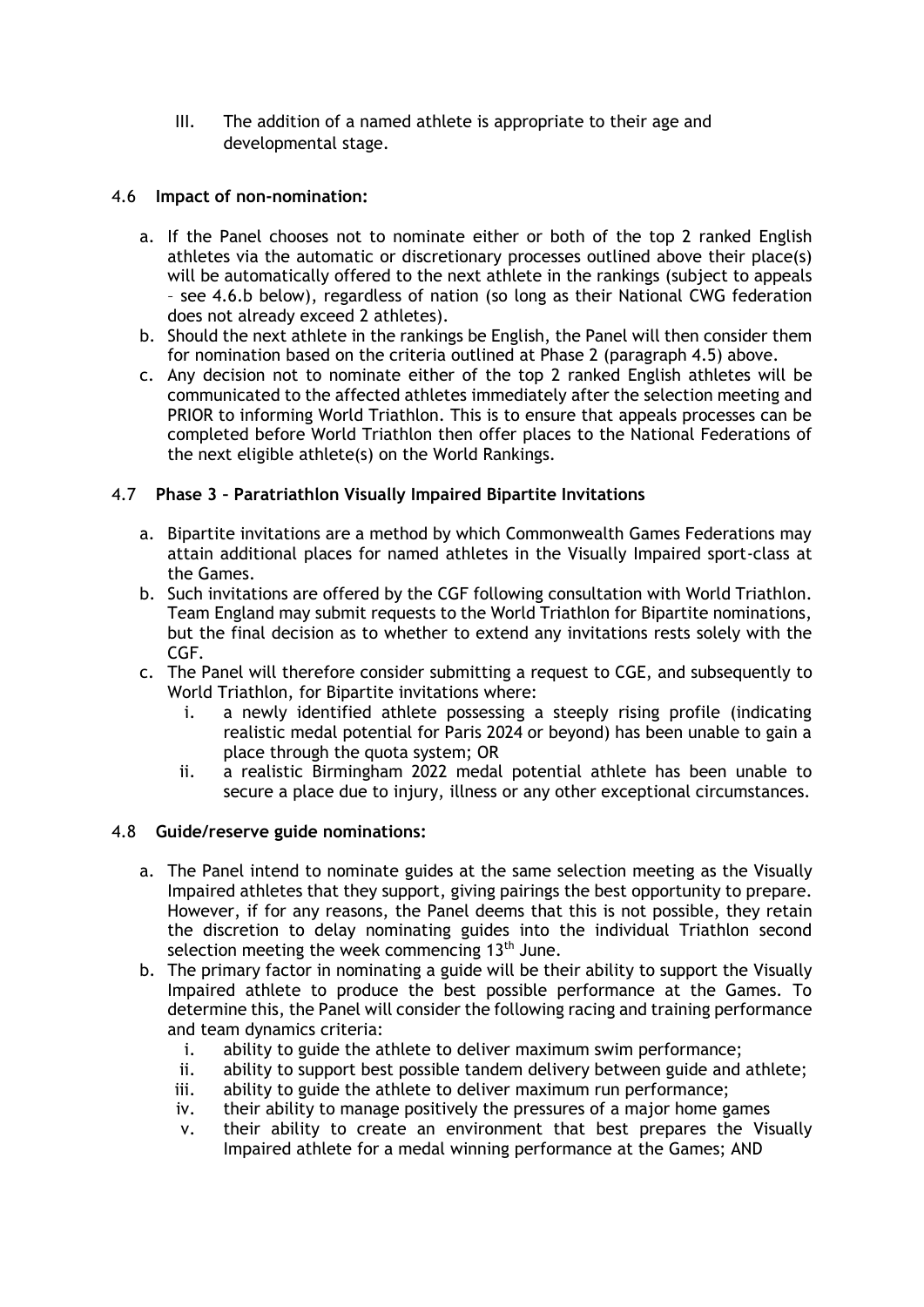- vi. their ability to be positively contribute to the wider Triathlon Team at the Games.
- c. At this point, the Panel may also look to nominate a single male and female reserve guide. Reserve guides will be nominated using the same criteria outlined at paragraph 4.8 (a-b) above
- d. Reserve guides must ensure that they are available to be present in Birmingham with the nominated Visually Impaired athlete in the case that they are required to race as a guide at late notice (subject to any CWG Late Athlete Replacement Policy in place at the time).

## **SELECTION 5: DE-SELECTION AND REPLACEMENTS**

- 5.1 **T**he process by which an athlete and/or guide may be de-selected from Team England is dependent upon the timing of the final submission date for Team England to formally enter athletes into the Games. The final submission date for athlete nominations is 23rd June 2022.
- 5.2 At any time prior to the 23<sup>rd</sup> June 2022, Triathlon England reserves the right to withdraw an athlete's (or, where relevant, guide's) nomination should they:
	- a. in the reasonable opinion of the Panel, experience a significant drop in form which suggests that they may not be able to deliver (or, in the case of guides, support their Visually Impaired athlete to deliver) performances at the Games at least equivalent to their World Triathlon World Ranking at the date of the meeting at which they were nominated;
	- b. in the reasonable opinion of the BTF Chief Medical Officer ("CMO") and Team Leader – in consultation with relevant external specialists (where appropriate and practical) – be affected by injury/illness (including mental health challenges) which impacts on their potential to deliver (or, in the case of guides, support their Visually Impaired athlete to deliver) performances at the Games at least equivalent to the World Triathlon World Ranking at the date of the meeting at which they were nominated; OR
	- c. commit a serious breach of the TMA, or fails to attend agreed Triathlon England preparation camps, or (if a reserve athlete) fails to remain available in Birmingham in accordance with 3.7(c) and 4.8(d) above.
- 5.3 In the event of the withdrawal of an athlete or guide nomination Triathlon England may (but will not be obliged to) nominate the relevant (male/female) reserve athlete or guide selected under paragraphs 3.7 and 4.8(c) respectively above.
- 5.4 Following the final submission date (Thursday 23rd June 2022), athlete and guide deselections and replacements are only allowed in accordance with the CGF's "Late Athlete Replacement Policy". Athletes and guides may be de-selected at this stage due to them no-longer being eligible, or due to injury/illness. In such circumstances, should the BTF CMO or Team Leader believe injury/illness will impact upon an athlete's / guides potential to deliver a performance at the Games at least equivalent to their World Triathlon World Ranking at the date of the selection meeting at which they were nominated due to injury or illness the following process will be undertaken:
	- a. The BTF CMO (or designated medical representative/specialist), will request that the athlete / guide undergoes a medical examination to determine his/her fitness to compete. If the athlete / guide is deemed not fit to compete or refuses to undergo the examination, his/her nomination will be withdrawn, and Triathlon England will nominate the relevant reserve athlete or guide.